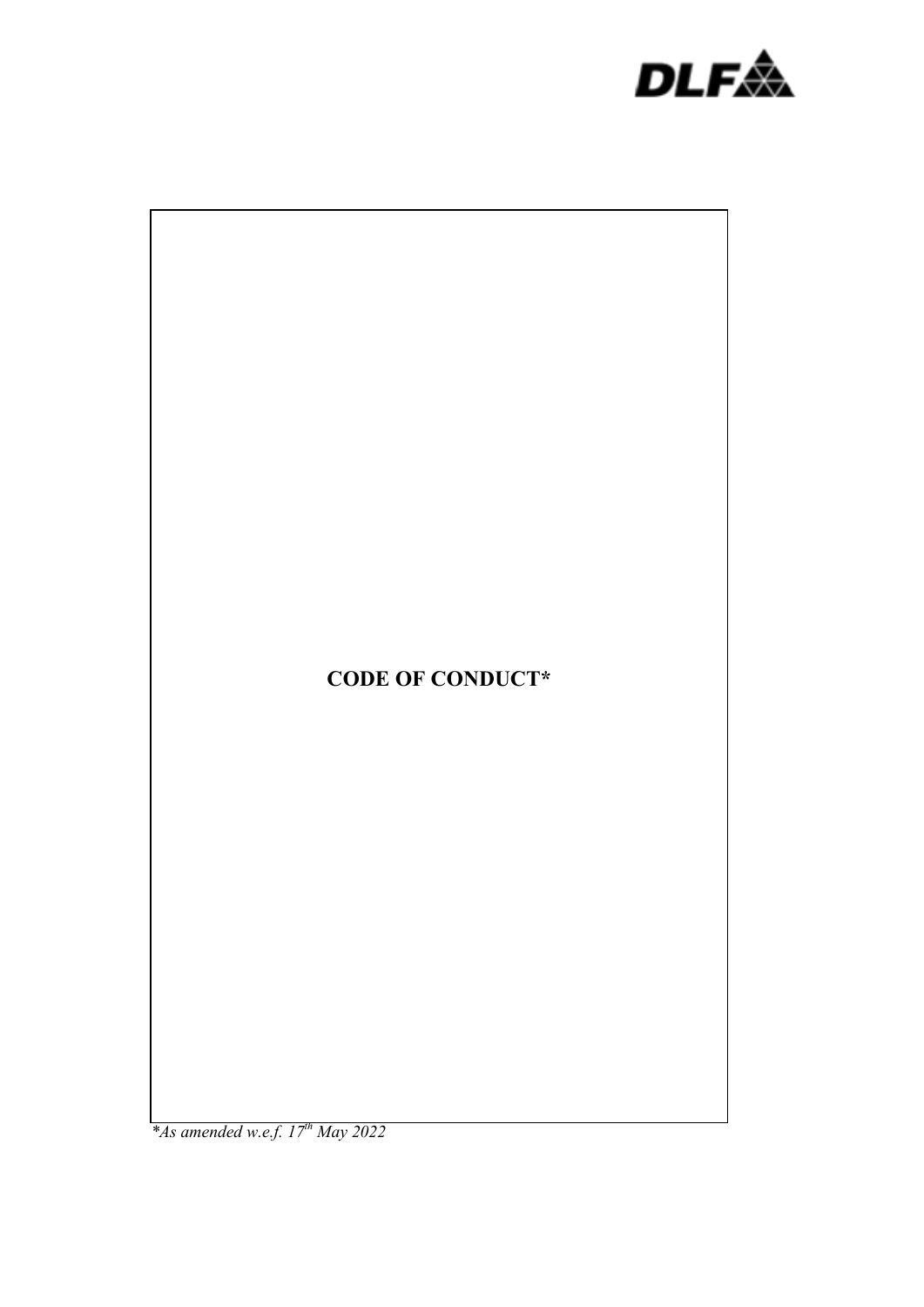

# **DLF LIMITED CODE OF CONDUCT**

## **1. INTRODUCTION**

DLF Limited and its subsidiaries ('hereinafter referred to as the 'Company' or 'DLF') is a leading professionally managed Company emerging as the one of the foremost enterprise in real estate development. It has over 60 years of experience, an established brand name, a highly experienced, qualified and motivated management team with a high reputation for project execution. The formation and management of many subsidiaries and partnership companies is considered necessary in real estate development to ensure effective governance in dealing with legal and commercial requirements.

The Company's philosophy on Corporate Governance is built on a rich legacy of fair, transparent and effective governance. This includes respect for human values, individual dignity and adherence to honest, ethical and professional conduct. This enables customers and all stakeholders to be partners in the Company's growth and prosperity.

The Company's Code of Conduct not only ensures compliance with the Companies Act, 2013 and rules made thereunder, the Securities and Exchange Board of India (Listing Obligations and Disclosure Requirements), Regulations, 2015, as amended and other applicable laws but goes beyond to ensure exemplary Corporate Governance. Accordingly, the Board of Directors of DLF Limited have adopted the Code of Conduct which sets out as follows:

- Guidance on ethical standards of conduct on various matters including conflict of interest, acceptance of positions of responsibilities, treatment of business opportunities etc.;
- Responsibility to comply with Insider trading regulations and applicable laws and regulations; and
- Procedure for annual affirmations to the Code of Conduct by Directors and the Senior Management.

## **2. OBJECTIVE**

This Code of Conduct document has been created in furtherance of the Company's commitment to building a strong culture of corporate governance by promoting the importance of ethical conduct and transparency in the conduct of its operations. This Code lays down the standards of conduct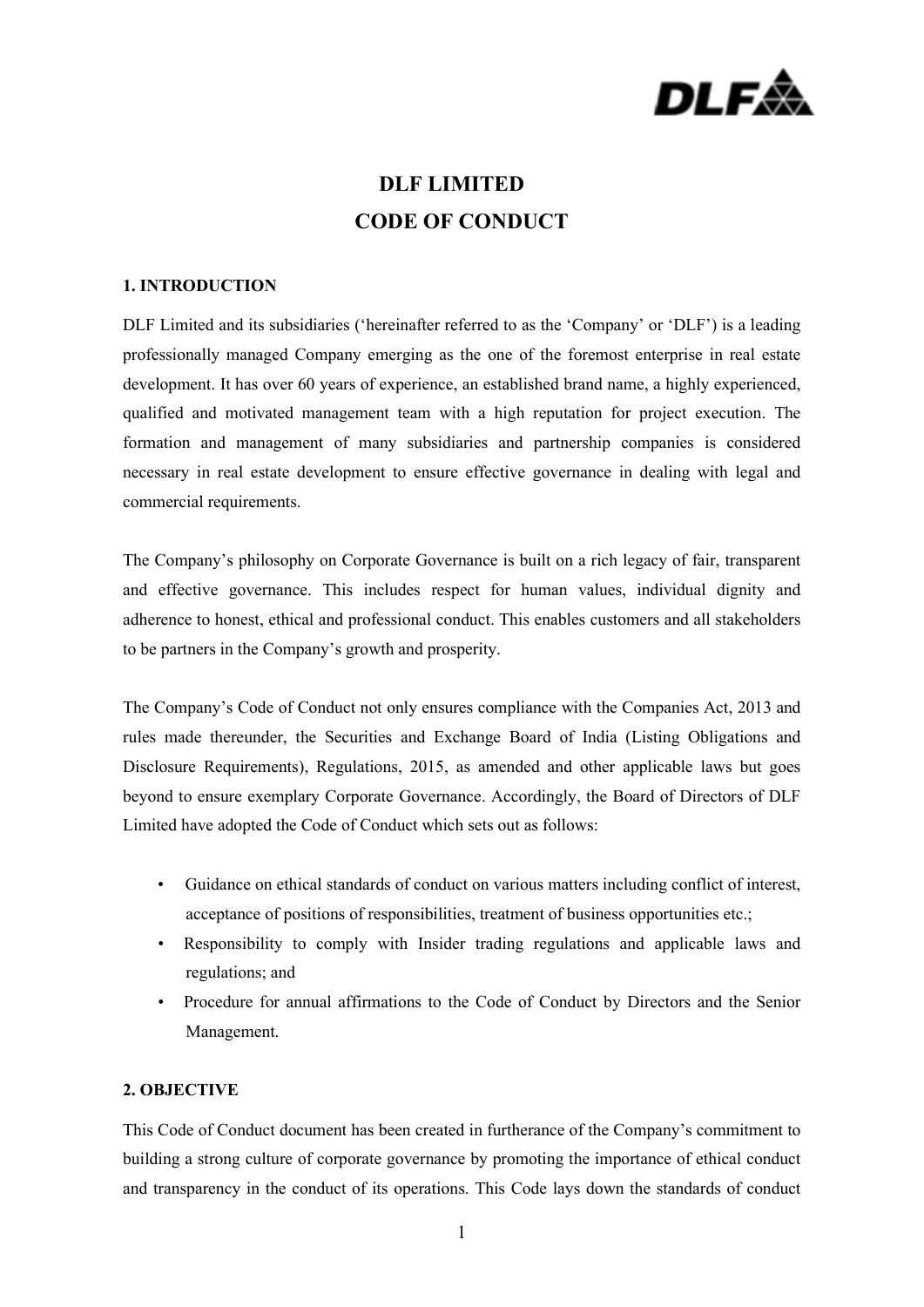

that shall apply to its Directors and all Employees of the Company and shall come into force with effect from 21st day of March 2007*.*

## **3. DEFINITIONS**

The definitions of some of the key terms used in this Code are given below:

- (i) **"Director"** means any Executive or Non-Executive Director of the Company.
- (ii) **"Employee"** means any employee or officer of the Company.
- (iii) **"Relative"** means 'relative' as defined in Section 2(77) of the Companies Act, 2013 (the 'Act') and Rule 4 of the Companies (Specification of Definitions Details) Amendment Rules, 2014 as amended from time to time.
- (iv) **"Senior Management"** means personnel of the Company who are members of its Core Management team excluding the Board of Directors and shall include all personnel above the level of Vice-President and all function heads.

## **4. APPLICABILITY**

This Code is applicable to the following:

- a) All Employees of the Company including Senior Management; and
- b) All Directors of the Company.

This Code does not address every possible form of unacceptable conduct and it is expected that the Directors and the Employee shall apply their sound judgment to comply with the principles set forth in the Code.

#### **5. STANDARDS OF CONDUCT**

The Directors and Employees shall conduct the Company's business in an efficient and transparent manner in meeting its obligations towards the shareholders and other stakeholders. The Directors and Employees shall not be involved in any activity that would have any adverse effect on the objectives of the Company or against national interest. The following elucidates the Company's position on the manner of conduct of the Company's business and transactions:

### **a) Compliance with applicable laws**

DLF requires that its Directors and Employees strictly comply with the applicable laws and regulations in the conduct of its business, both in letter and spirit. If the ethical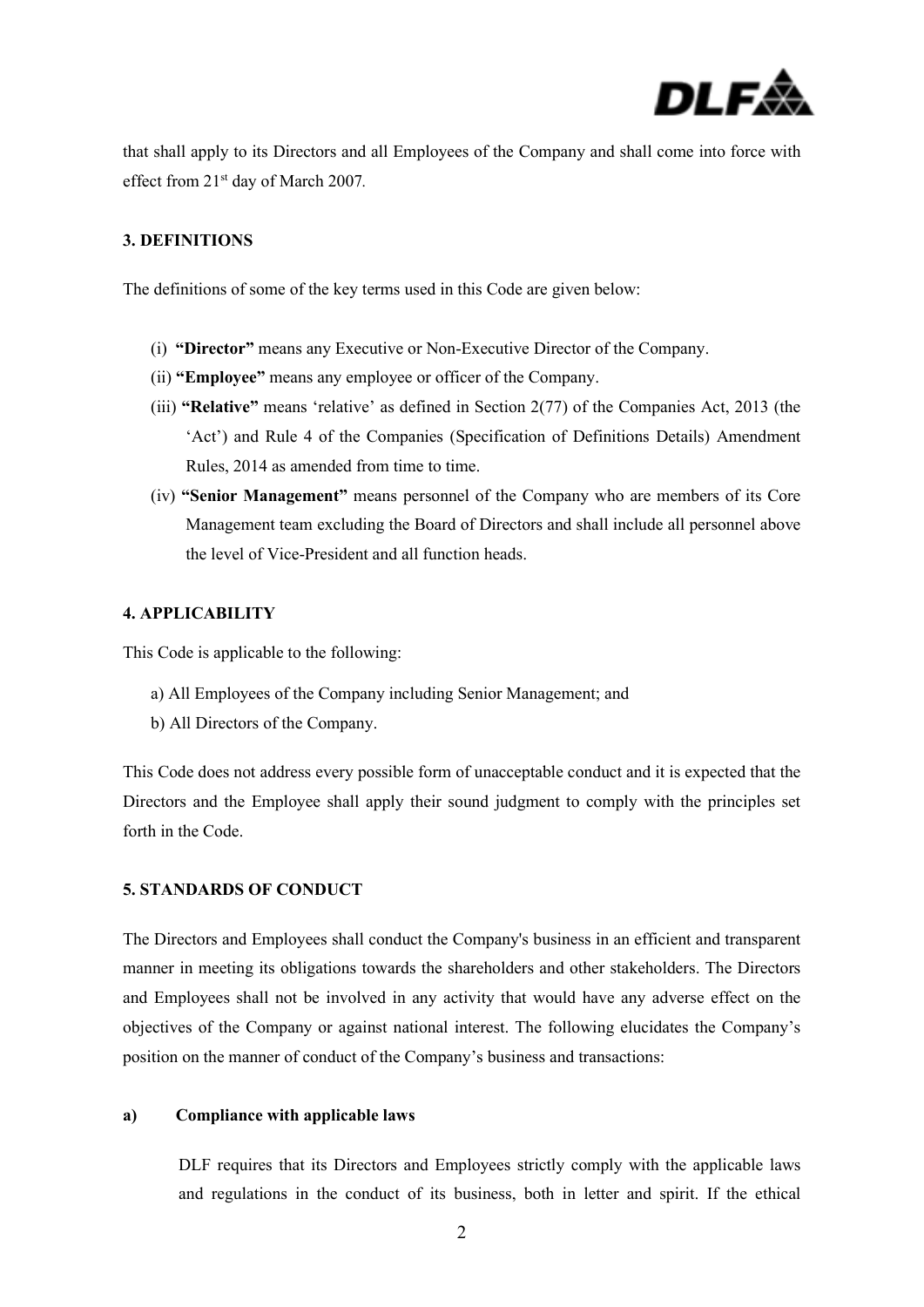

standards set forth in this Code are more rigorous than the applicable laws and regulations, then the standards of the Code shall prevail.

## **b) Conflict of Interest**

Conflicts of interest may appear where on account of either on undertaking or in the act of influencing a business transaction, relationship, or an activity, the Director or Employee is in a position to derive a personal benefit for himself or for a Relative or a related party (as described in the Act). It includes instances where the independent judgment of such a Director or an Employee to work towards the best interests of the Company may be or perceived to be impaired.

In case of an Employee, where such conflict appears at any time or is in existence at the time of the implementation of this Code, such an Employee shall forthwith make a disclosure in writing to the Company Secretary/ Compliance Officer, who in turn shall compile such disclosures for review by the Corporate Governance Committee. Upon review by the Corporate Governance Committee, the Employee may be directed to avoid/resolve the conflict or to take such remedial action as is deemed suitable by the Corporate Governance Committee.

A Director shall disclose any potential conflicts of interests to the Board of Directors or any Committee thereof and abstain from participating in the decision making or in influencing the decision on the areas resulting in the potential conflict of interest in accordance with the applicable rules under the Act. In addition, the Director shall provide on a periodic basis, such disclosure as is required by the Board of Directors or any Committee(s) thereof.

#### **c) Business opportunities**

The Directors and Employees are hereby prohibited from taking for themselves personally, any opportunities that are discovered through the use of Company's property, information or position, unless the opportunity is disclosed fully in writing to the Corporate Governance Committee and the Corporate Governance Committee authorizes the said Director or the Employee to pursue such opportunity.

The Directors and Employees are also prohibited from competing directly with the business of the Company.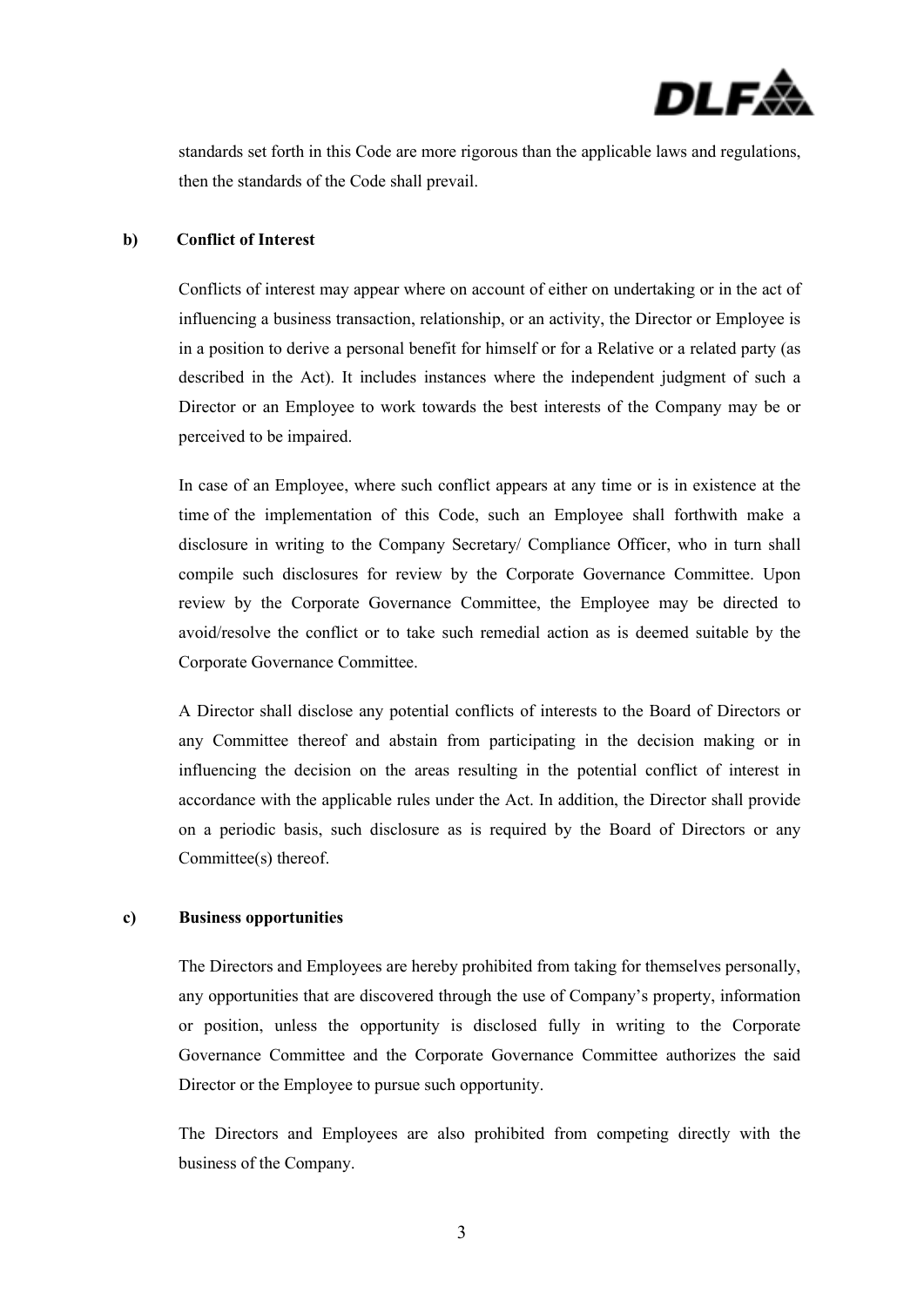

## **d) Acceptance of Employment/ Position of responsibility**

Employees are expected to devote their total attention to the business interests of the Company. Prior approval of the Corporate Governance Committee must be sought in writing prior to accepting any position of employment or responsibility (such as Directorship etc.) outside the Company.

Directors other than Non-Executive and Independent Directors are required to obtain the express approval of the Corporate Governance Committee prior to accepting any Directorship outside the Company.

## **e) Insider Trading and fraudulent & unfair practices in the securities market**

A Director or the Employees and their Relatives shall not derive any benefit or assist others to derive any benefit from the access to and possession of any information about the Company, which is not in the public domain and thus constitutes insider information. They shall also ensure compliance with the Securities and Exchange Board of India (Prohibition of Insider Trading) Regulations, 2015, as amended and DLF Code to regulate, monitor and report trading by designated persons and immediate relatives as also other regulations as may become applicable to them from time to time in addition to the Company's Code for Prevention of Insider Trading.

The Company also prohibits its Directors and Employees to undertake any fraudulent or unfair trade practice in connection with the securities of the Company.

### **f) Financial reporting and disclosures**

The Company is committed to ensuring that its financial statements and reporting:

- (i) Does not contain any untrue statement;
- (ii) Does not omit any material fact or has contents that might be misleading; and
- (iii) Strives to present a true and fair view of the Company's affairs in compliance with the prevailing Accounting Standards and applicable laws and regulations.

The Directors and Employees shall ensure that all transactions are properly authorised, recorded and reported as required and there shall be no willful omission of any Company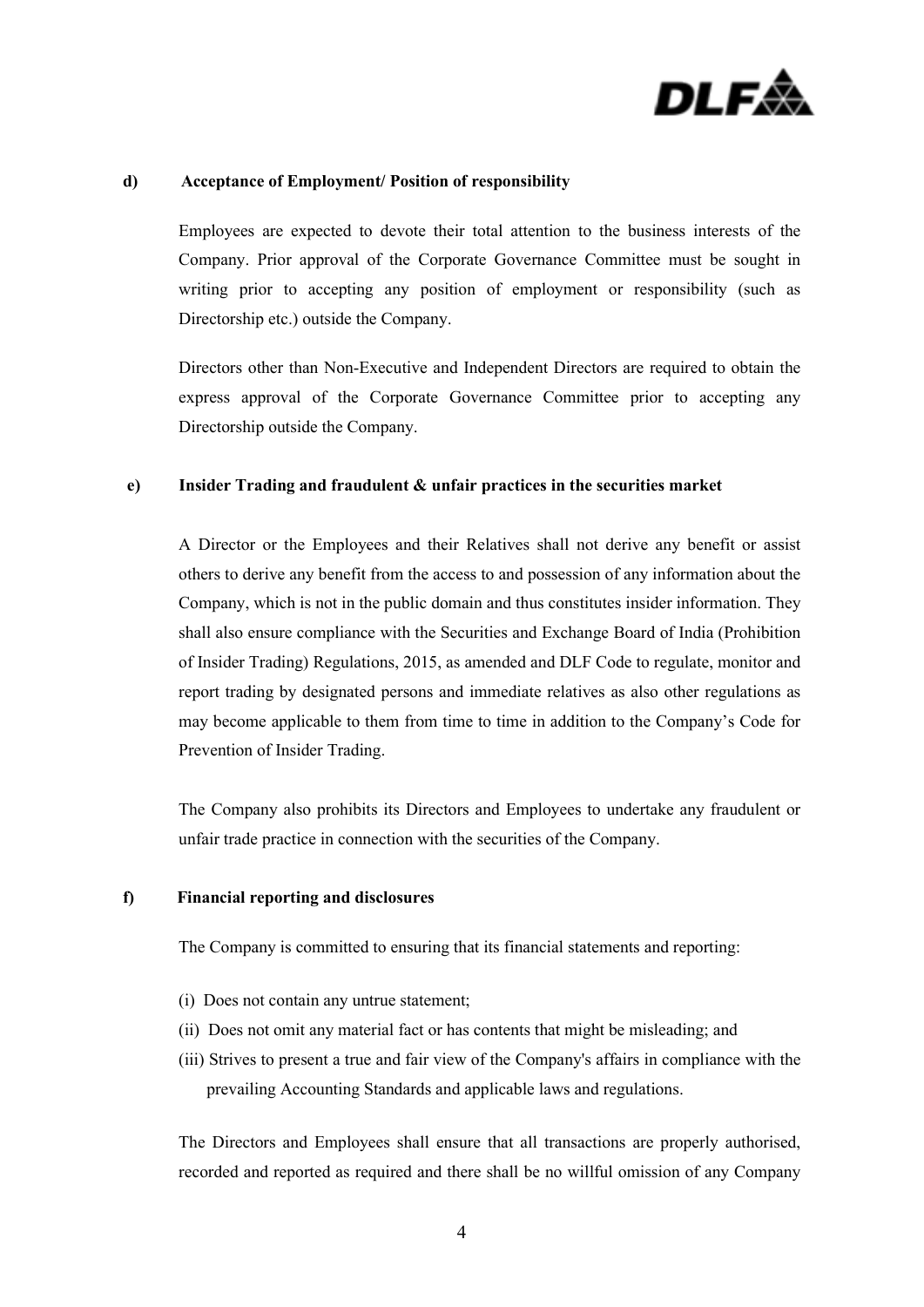

transactions from the books and financial records and all required information shall be provided to the Auditors.

#### **g) Health, Safety and Environment**

The Company strives to provide a safe and healthy working environment and comply, in the conduct of its business affairs, with all regulations regarding the preservation of the environment of the territory it operates in. The Company is committed to prevent the wasteful use of natural resources and minimize any hazardous impact of the development, use and disposal of any of the intermediaries or direct materials used in its product and service offerings on the ecological environment.

#### **h) Protection of the Company's Assets**

The Company's Assets shall be protected from theft, loss, damage or misuse and shall not be employed for conducting any illegal activity or for purpose other than of conducting the business of the Company.

The Directors and the Employees shall not use the Company's tangible assets such as equipment and machinery, systems, facilities, materials etc. or intangible assets such as proprietary information, relationships with customers and suppliers, etc. for their personal benefit or for the benefit of a related party.

## **i) Competition**

DLF is committed to a fair and competitive free market system. The Directors and Employees of the Company are prohibited to take any action that are anti-competitive or otherwise contrary to laws that govern competitive practices in the marketplace.

## **j) Public Representation**

It may be necessary to communicate information relating to the Company, its operations and performance to its stakeholders, media, Stock Exchanges etc. In all its public appearance with respect to disclosing any information in relation to the Company's activities or performance to any public constituency such as the media, financial community etc., the Company shall be represented only by duly authorized personnel. This Code establishes that matters relating to public representation of the Company shall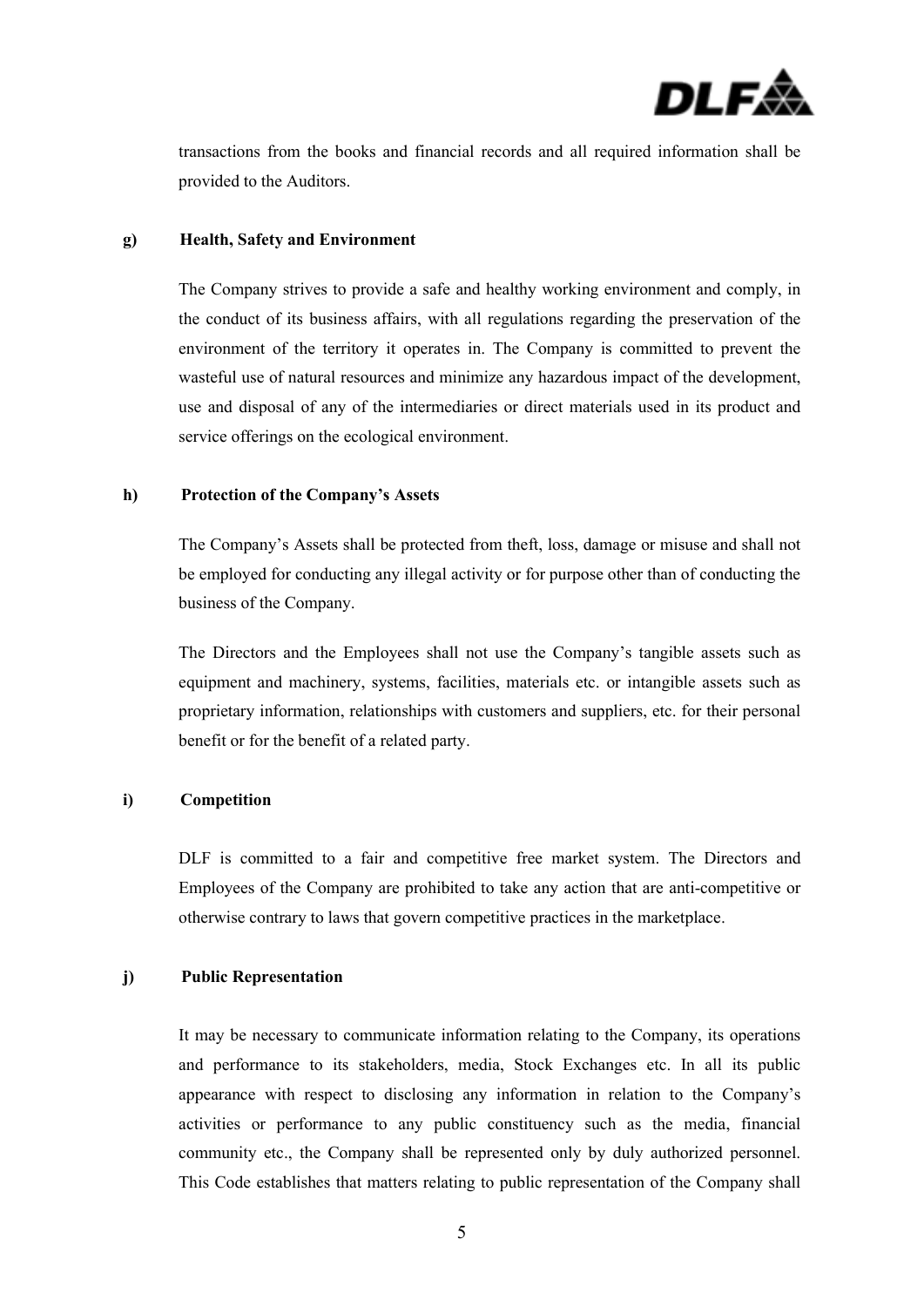

be handled by the Chairman or Vice-Chairman or the Chief Executive Officer or the Managing Director or the Head of Corporate Communications department (or such person to whom the Head of Corporate Communications has delegated his authority) or such persons as are authorized by the Board of Directors or the Chairman. In addition, the Chief Financial Officer/ Group Chief Financial Officer is duly authorized to make suitable public representation in relation to financial matters.

Where a Director or an Employee seeks to publish a book, article or manuscript containing reference to the Company or its business/processes, such person should obtain prior approval of the Corporate Governance Committee. The Corporate Governance Committee may grant such approval on terms and conditions that it may deem fit such as pre-review/ changes to such publication by the Committee, inclusion of disclaimers etc.

#### **k) Confidentiality of Information**

Any information concerning the Company's business, its customers, suppliers, etc. to which the Directors or the Employees have access or which is possessed by the Directors and the Employees, must be considered privileged and confidential and should be held in confidence at all times, and should not be disclosed to any person, unless:

(i) authorised by the Board of Directors; or (ii) the same is part of the public domain at the time of disclosure; or (iii) is required to be disclosed in accordance with applicable laws.

## **l) Gifts and Donations**

The Company, its Directors and Employees shall neither receive nor offer or make directly/ indirectly any illegal payments, gifts, donations or any benefits which are intended to obtain business or unethical favours. However, the Directors or Employees may receive such nominal gifts which are customary in nature or are associated with festivals.

## **m) Electronic Usage**

Electronic resources provided to the Directors and Employees by the Company should only be used for the conduct of the Company's business. The Company prohibits any uses which are illegal or infringe on the privacy of a person or result in the transmission of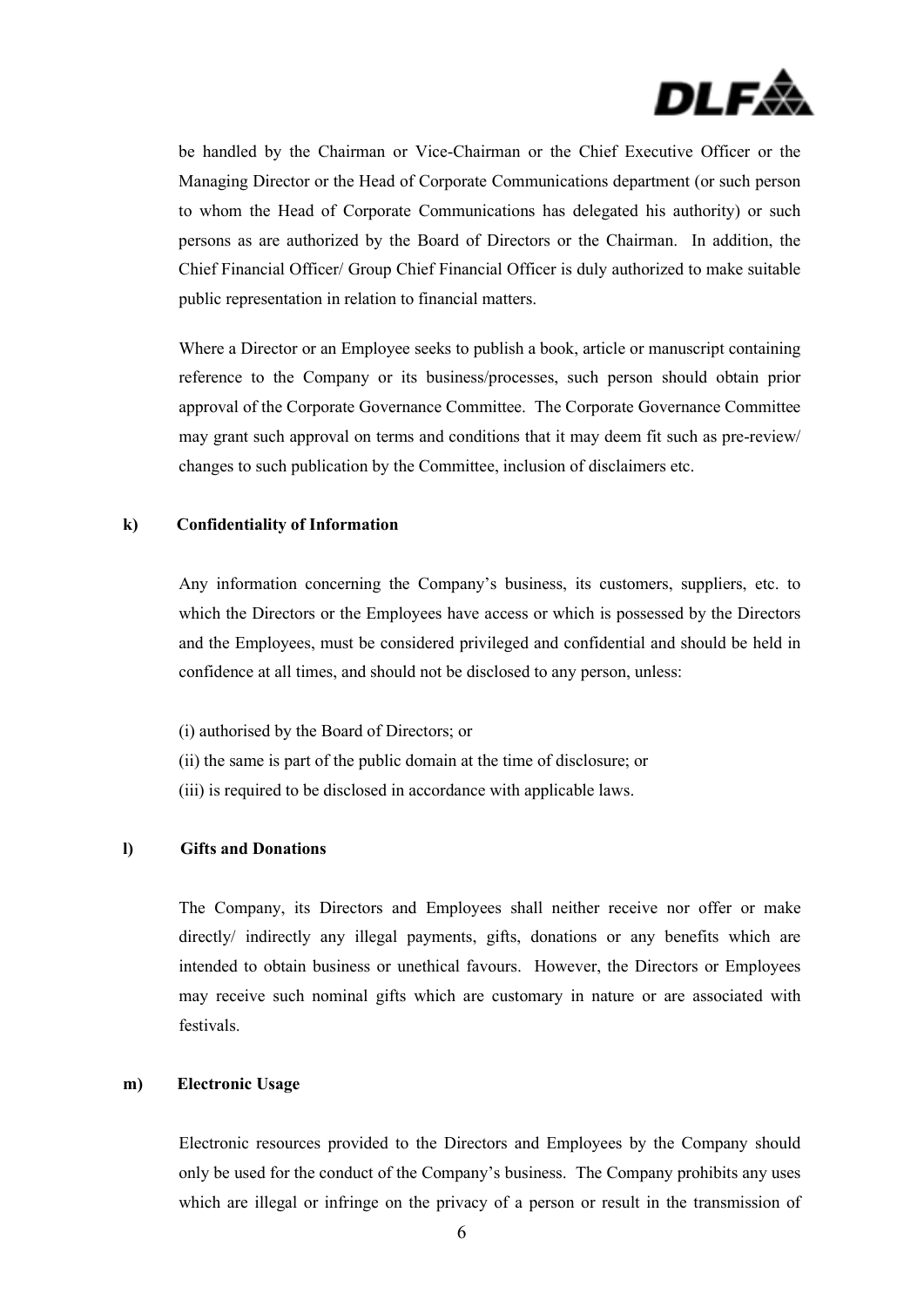

inappropriate messages or misleading/ false information. The Company also reserves the right to monitor electronic usage and files on the system as and when deemed necessary.

#### **n) Fair treatment of Employees, Working Environment and Child Labour**

DLF is committed to recruiting, employing and promoting Employees on the sole basis of the qualifications and the abilities needed for the work to be performed, without regard to race, age, sex, caste, national origin or any other non-relevant category.

DLF is furthermore committed to providing a working environment that is free from unlawful harassment and prohibits any sexual harassment and harassment based on race, age, national origin, caste, medical condition, childbirth or related condition, physical or mental disability or any other form of harassment that is unlawful. Where the employee has been unlawfully harassed, he/she should submit a complaint to the Company Secretary/ Compliance Officer. Where an Employee feels that he/ she has been sexually harassed, he/she shall submit a complaint to the 'Officer' designated for receiving these complaints.

It is DLF's policy to offer to its employees a safe and healthy workplace. DLF is against all forms of exploitation of children and believes in abiding by the laws and applicable regulations for prevention of child labour.

## **6. DUTIES OF INDEPENDENT DIRECTOR(S)**

The independent directors shall:

- (1) undertake appropriate induction and regularly update and refresh their skills, knowledge and familiarity with the Company;
- (2) seek appropriate clarification or amplification of information and where necessary, take and follow appropriate professional advice and opinion of outside experts at the expense of the Company;
- (3) strive to attend all meetings of the Board of Directors and of the Board committees of which he is a member;
- (4) participate constructively and actively in the committees of the Board in which they are chairpersons or members;
- (5) strive to attend the general meetings of the Company;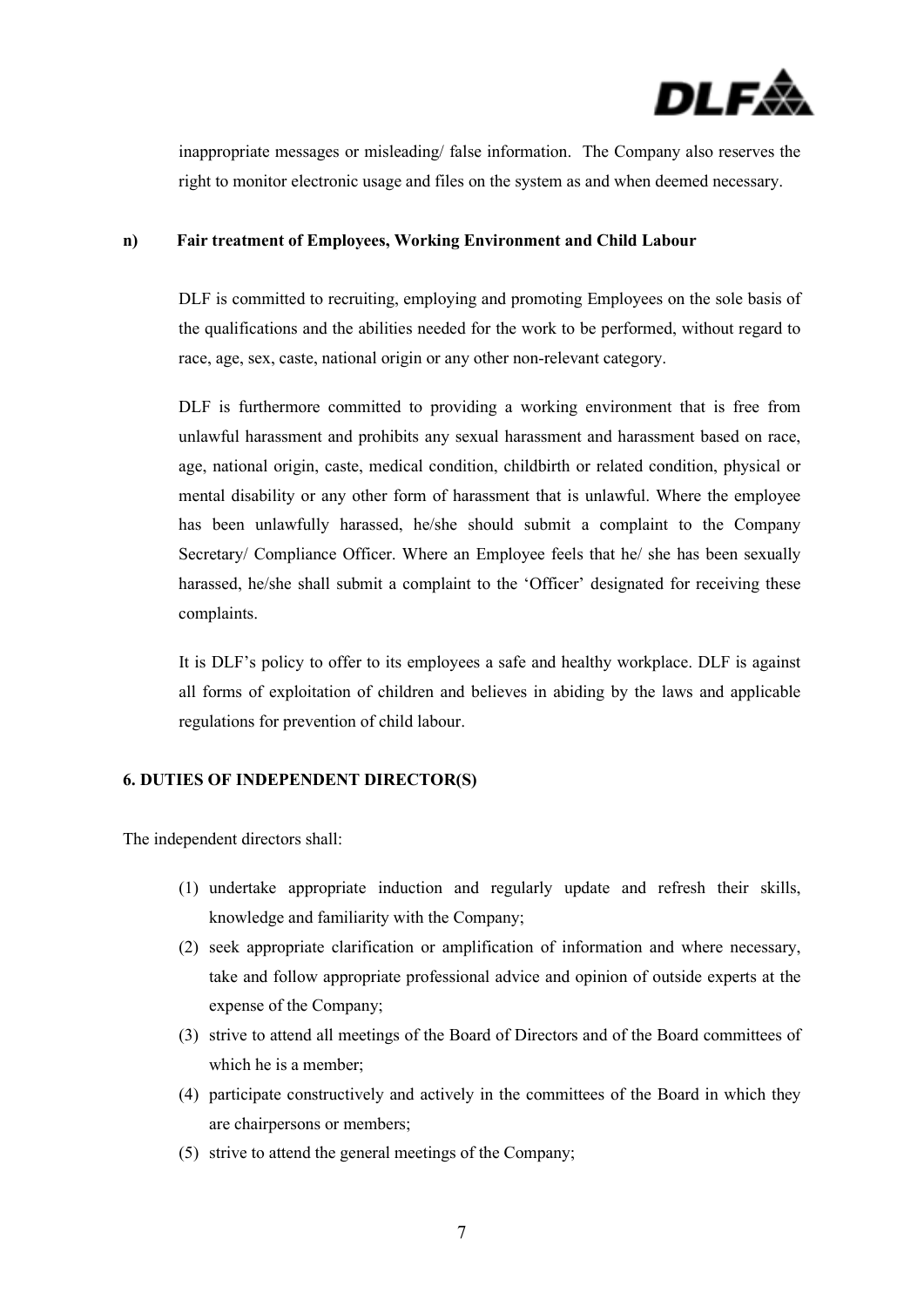

- (6) where they have concerns about the running of the Company or a proposed action, ensure that these are addressed by the Board and, to the extent that they are not resolved, insist that their concerns are recorded in the minutes of the Board meeting;
- (7) keep themselves well informed about the company and the external environment in which it operates;
- (8) not to unfairly obstruct the functioning of an otherwise proper Board or committee of the Board;
- (9) pay sufficient attention and ensure that adequate deliberations are held before approving related party transactions and assure themselves that the same are in the interest of the Company;
- (10)ascertain and ensure that the Company has an adequate and functional vigil mechanism and to ensure that the interests of a person who uses such mechanism are not prejudicially affected on account of such use;
- (11)report concerns about unethical behaviour, actual or suspected fraud or violation of the Company's Code or ethics policy;
- (12)acting within his authority, assist in protecting the legitimate interests of the Company, shareholders and its Employees;
- (13)not disclose confidential information, including commercial secrets, technologies, advertising and sales promotion plans, unpublished price sensitive information, unless such disclosure is expressly approved by the Board or required by law.

#### **7. CONSEQUENCES OF NON-COMPLIANCE WITH THE CODE**

The matters covered in this Code are of the utmost importance to the Company, its stakeholders and its business partners and are essential to the Company's ability to conduct its business in accordance with its stated values. We expect all of our Directors and Employees to adhere to this Code in carrying out their duties for the Company.

The Company will take appropriate action against Director or the Employee whose actions are found to violate this Code, any other policy(s) or code(s) of the Company.

## **8. CONSULTATION AND REPORTING**

In case of any doubts/ clarifications in relation to the application of the Code of Conduct, Employees are requested to consult in writing with the Company Secretary/ Compliance Officer of the Company. Where the Company Secretary/ Compliance Officer of the Company or the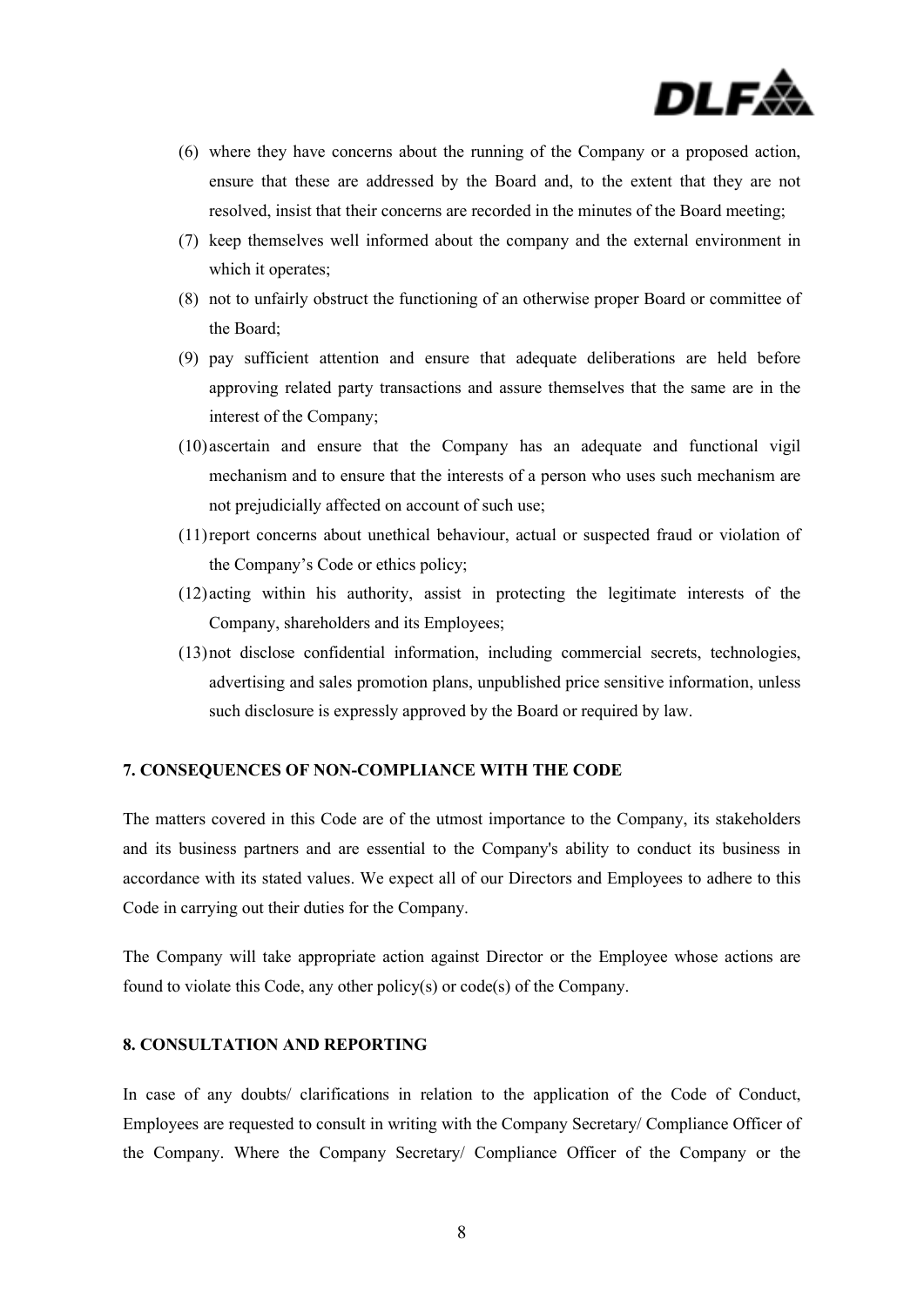

Directors need any clarifications in relation to the application of the Code, they should consult in writing with the Corporate Governance Committee.

Where any Director or Employee notes an act inconsistent with the principles set forth in the Code, he should report the same to the Company Secretary/ Compliance Officer of the Company. The Company Secretary/ Compliance Officer in turn is required to compile all such instances in a report along with suitable recommendation on the action required to the Corporate Governance Committee. Such report should be presented at least on a quarterly basis or sooner, depending on the nature of the complaint. Alternatively, the Director or Employee may use the Whistle-Blower mechanism provided by the Company to report any instances of violation of the Code of Conduct.

## **9. AMENDMENTS AND WAIVERS**

The Code may be amended or modified by the Board after due consultation with the Corporate Governance Committee. Any waiver of any provision of this Code for a Director or the Employee must be approved in writing by the Company's Board of Directors.

## **10. ACKNOWLEDGEMENT AND ANNUAL AFFIRMATION**

Directors and Senior Management personnel shall acknowledge the receipt of this Code indicating that they have received, read and understood and agreed to comply with the Code and send the same to the Company Secretary/ Compliance Officer of the Company. New Directors will submit such an acknowledgment at the time when their directorship begins and in case of other Management personnel when they assume the responsibility of Senior Management personnel.

All the Directors and the Senior Management personnel to whom the Code applies shall, within 30 days of close of every financial year affirm compliance with the Code indicating their continued understanding of and compliance with the Code. The duly signed Annual Compliance Declaration shall be forwarded to the Company Secretary/ Compliance Officer of the Company.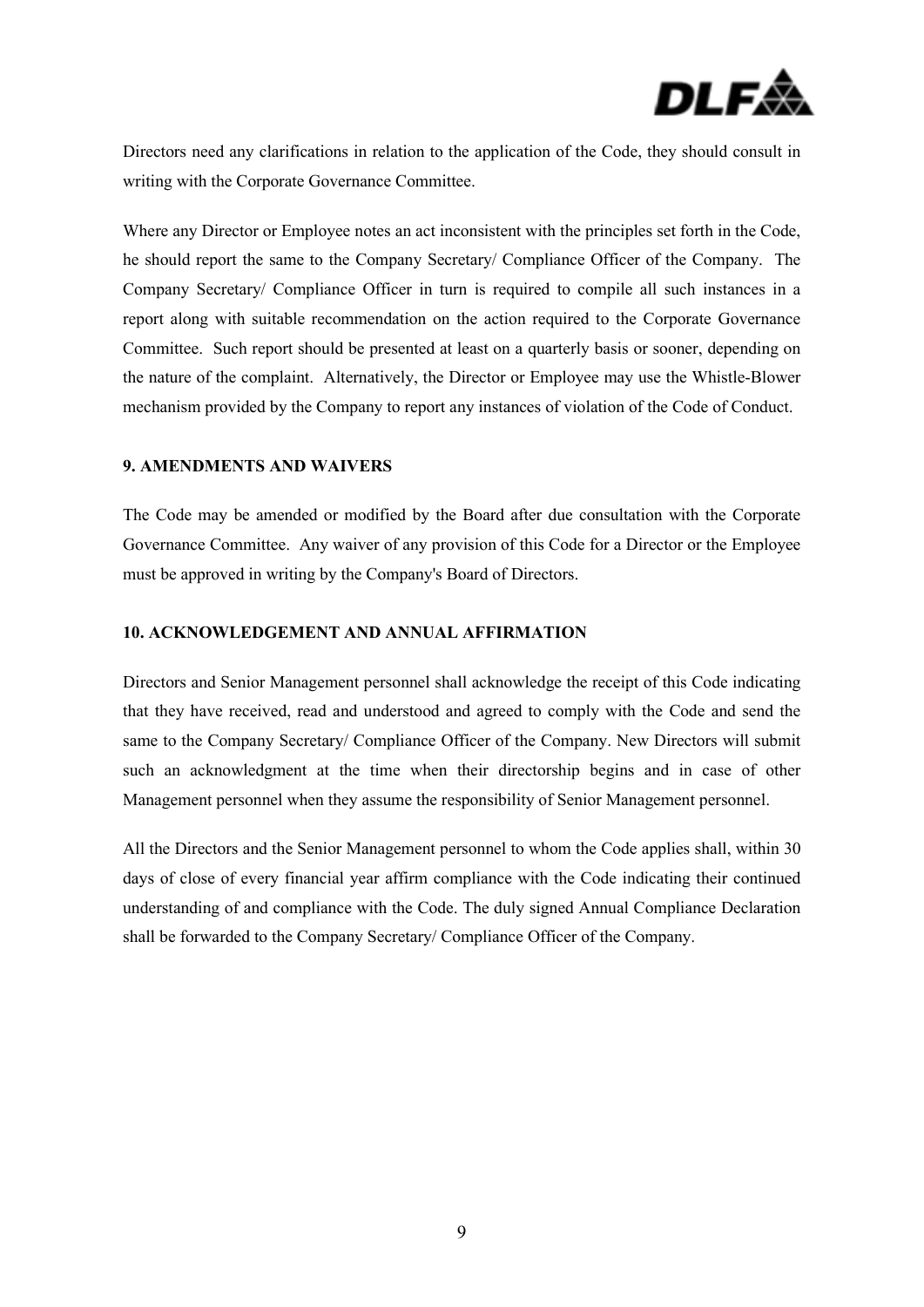

## **DLF Limited**

Code of Conduct for Directors and Employees of the Company

## **ANNUAL AFFIRMATION**

**I, ……………………………………………………confirm that I have duly complied with the '**Code of Conduct' **applicable to the Directors and Employees of DLF**  Limited and its subsidiaries, for the financial year ended 31<sup>st</sup> March ………

| Signature   |  |
|-------------|--|
| Name        |  |
| Designation |  |

| Date         |  |
|--------------|--|
| <b>Place</b> |  |